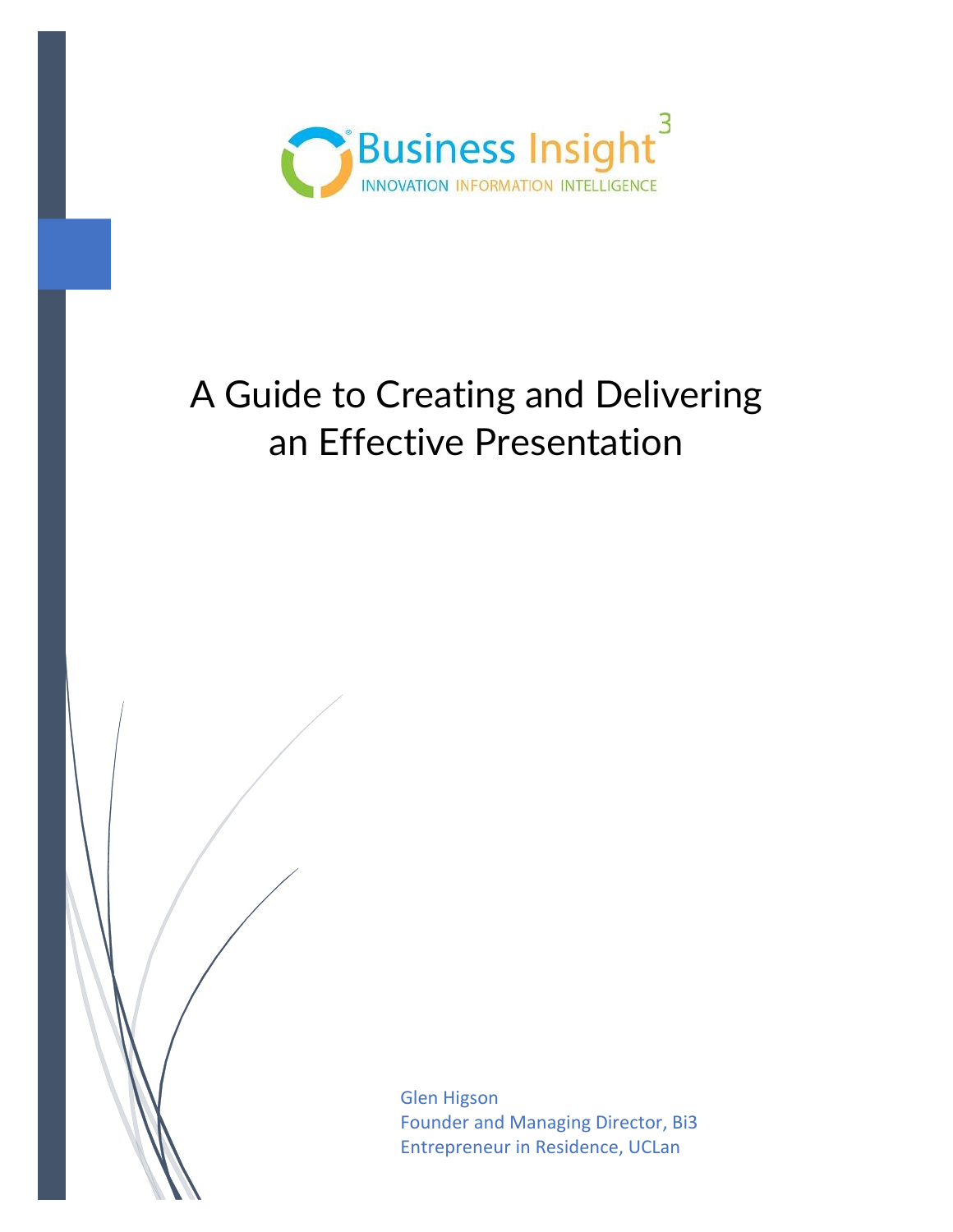# Contents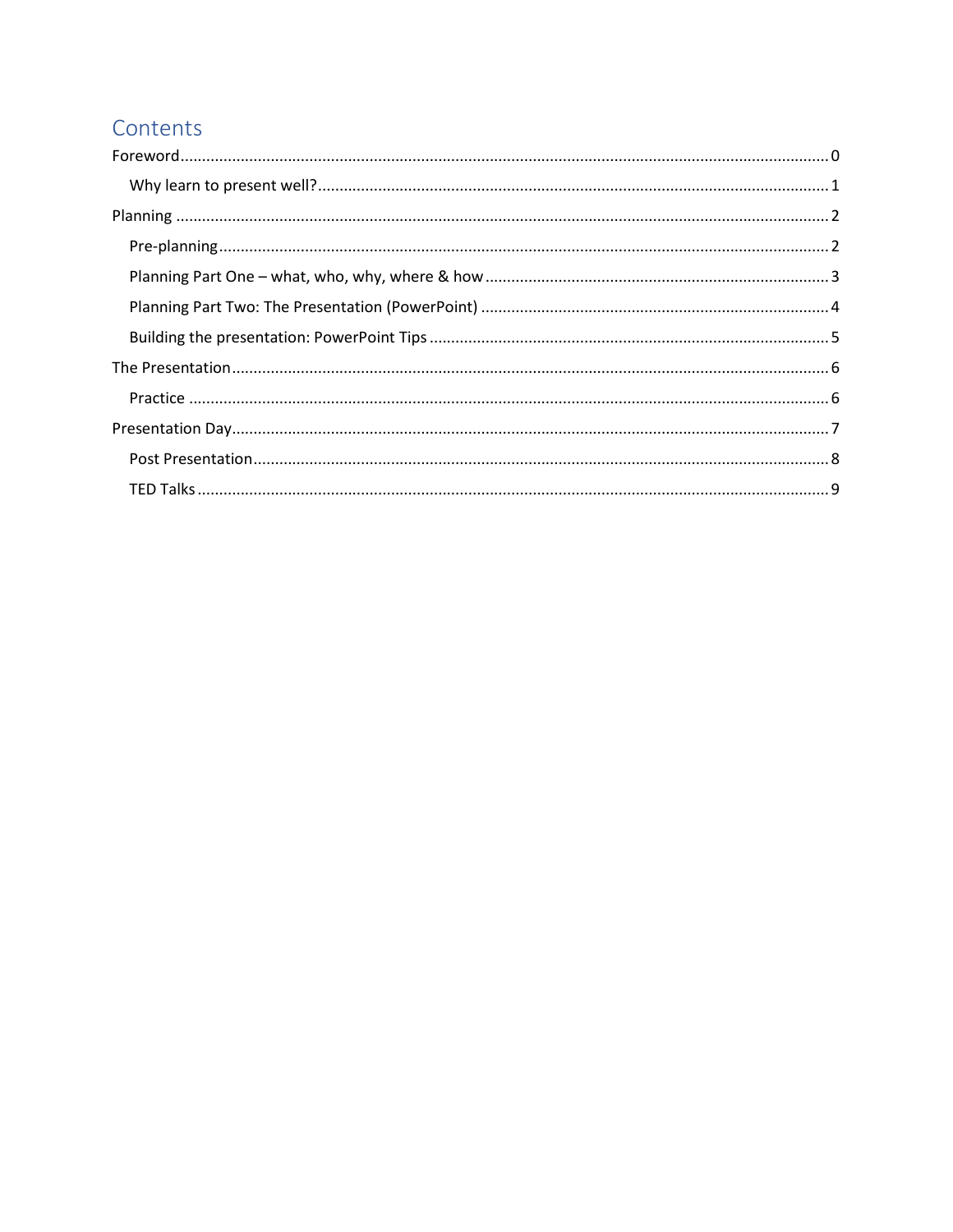# <span id="page-2-0"></span>Foreword

The thought of public speaking will bring on some level of nervousness in nearly everyone, and in some cases, severe panic and fear. It even has its own name, Glossophobia and studies have shown that people fear public speaking above death! If you are apprehensive about having to speak in front of a room full of people, you are not alone.

The anxiety may cause you to worry for weeks before a speech or presentation, find excuses not to do it and even change jobs or turn down promotions that involve public speaking. During speeches you can also feel physical symptoms such as:

- Shaking
- Blushing
- Heart palpitations
- Shortness of breath
- Dizziness
- Nausea
- Dry mouth

This is all part of our "fight or flight" response and even though there is no physical danger our response may be to avoid the situation due to embarrassment and fear of failure. In severe cases where it effects wider social situations the symptoms may need treating with therapy or even medication.

However, what we are looking at here is making a presentation to colleagues, customers, or our peers. In most cases we can implement strategies and understanding that will help avoid the worst anxieties, build confidence and help you deliver a successful presentation.

### *KILLER POINT: It's not life or death it's just a presentation!*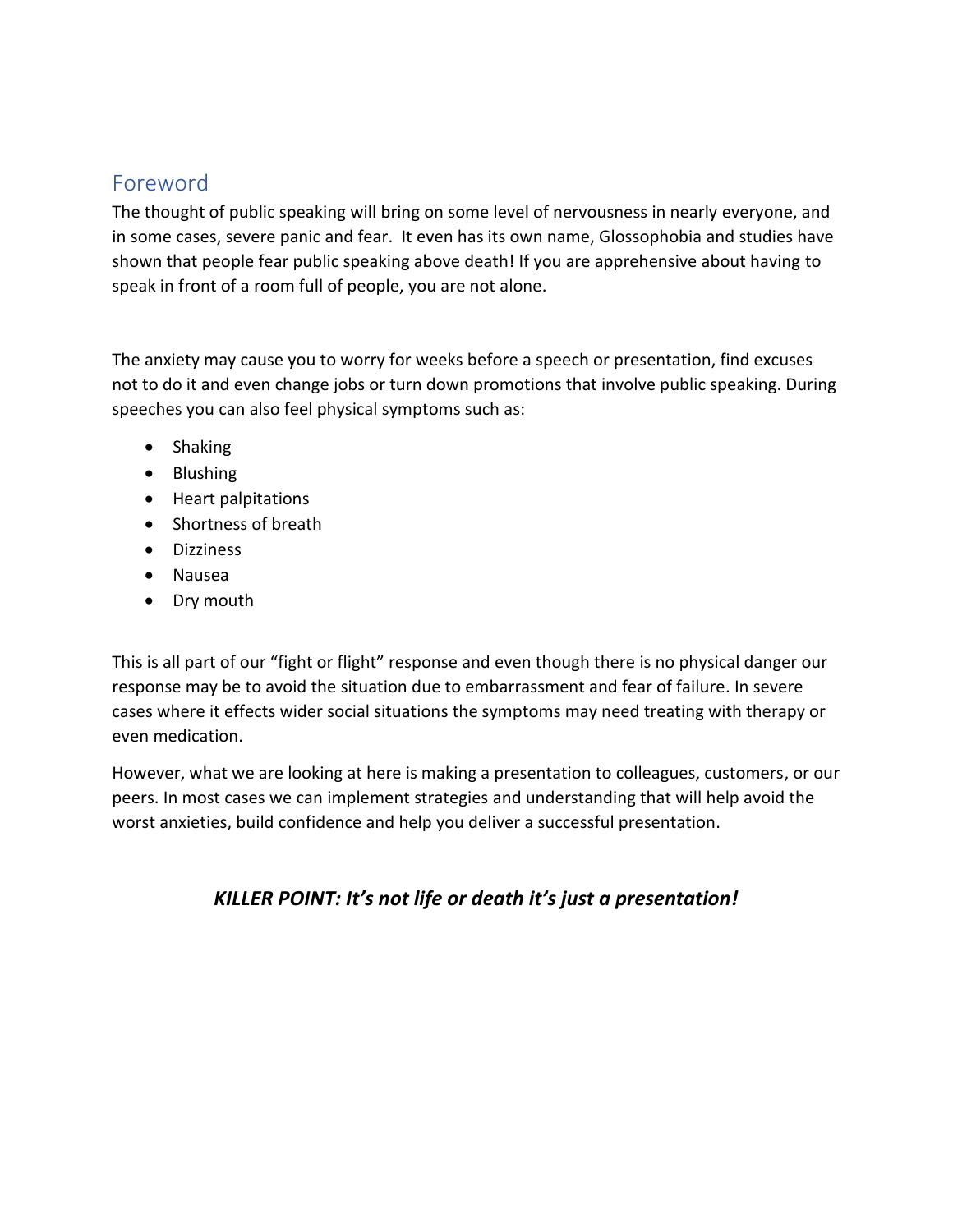### <span id="page-3-0"></span>Why learn to present well?

Presentations are used to inform, educate, motivate and persuade both internal and external audiences. Being able to do them well benefits both the business and you as an individual.

- $\checkmark$  A professional image both you and the company
- $\checkmark$  Positive communication of products, services and ideas
- ✓ Credibility
- $\checkmark$  Personal confidence
- $\checkmark$  Ability to show critical and creative thinking
- $\checkmark$  Improves planning skills
- $\checkmark$  Leadership skills
- $\checkmark$  Career advancement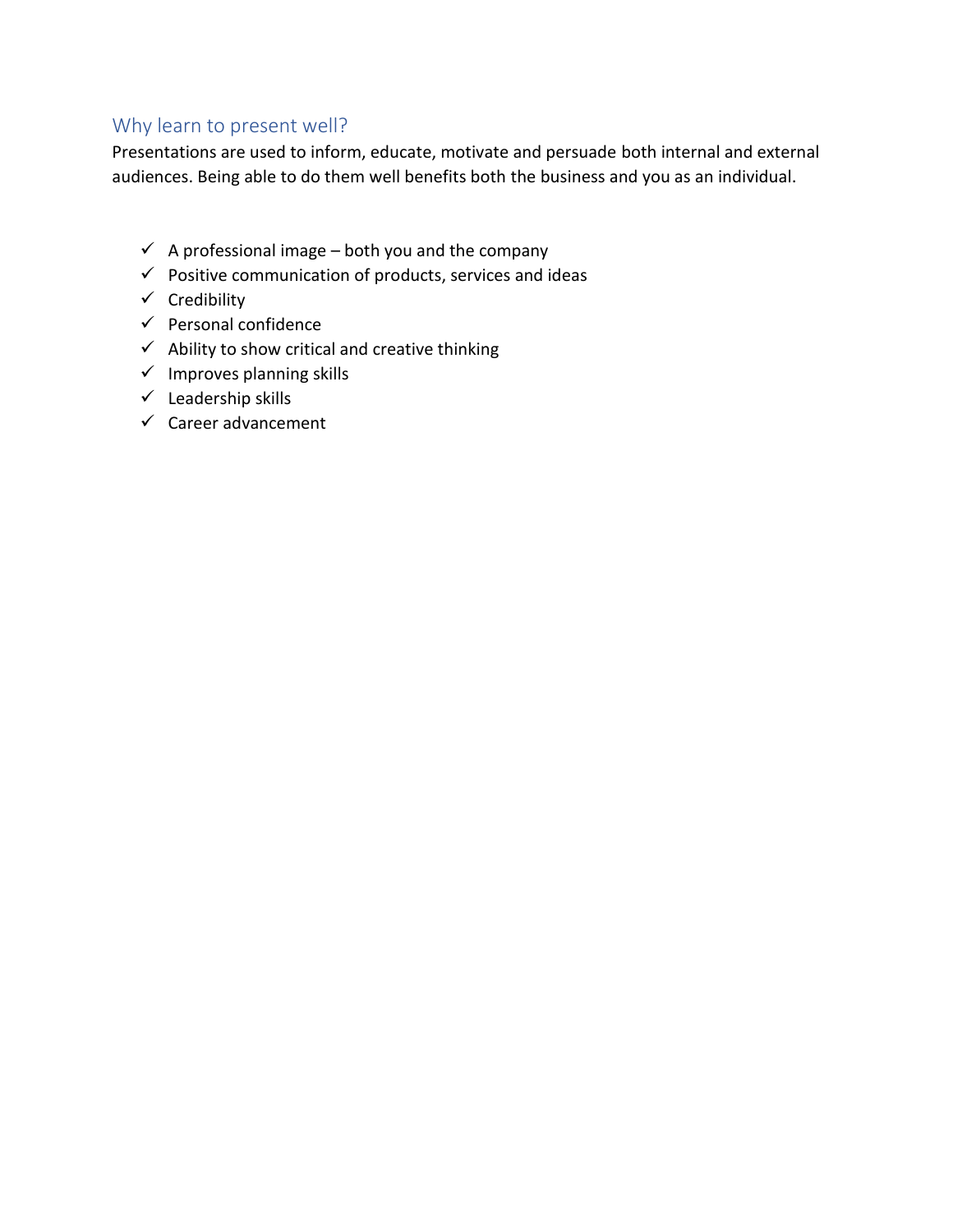# <span id="page-4-0"></span>Planning

### <span id="page-4-1"></span>Pre-planning

In relation to this guide, we will be looking at a work or business presentation so you will hopefully already have some understanding of the chosen topic. This gives us a good starting point and numerous advantages:

- Lots of internal resources to call upon
- Internal support from colleagues
- Prior knowledge of the audience
- Motivation to succeed positive outcomes
- Familiarity with the venue where possible own premises
- More knowledge of the topic than the audience training, product presentation, a new service or solution.

## *KILLER POINT: You hold most of the cards*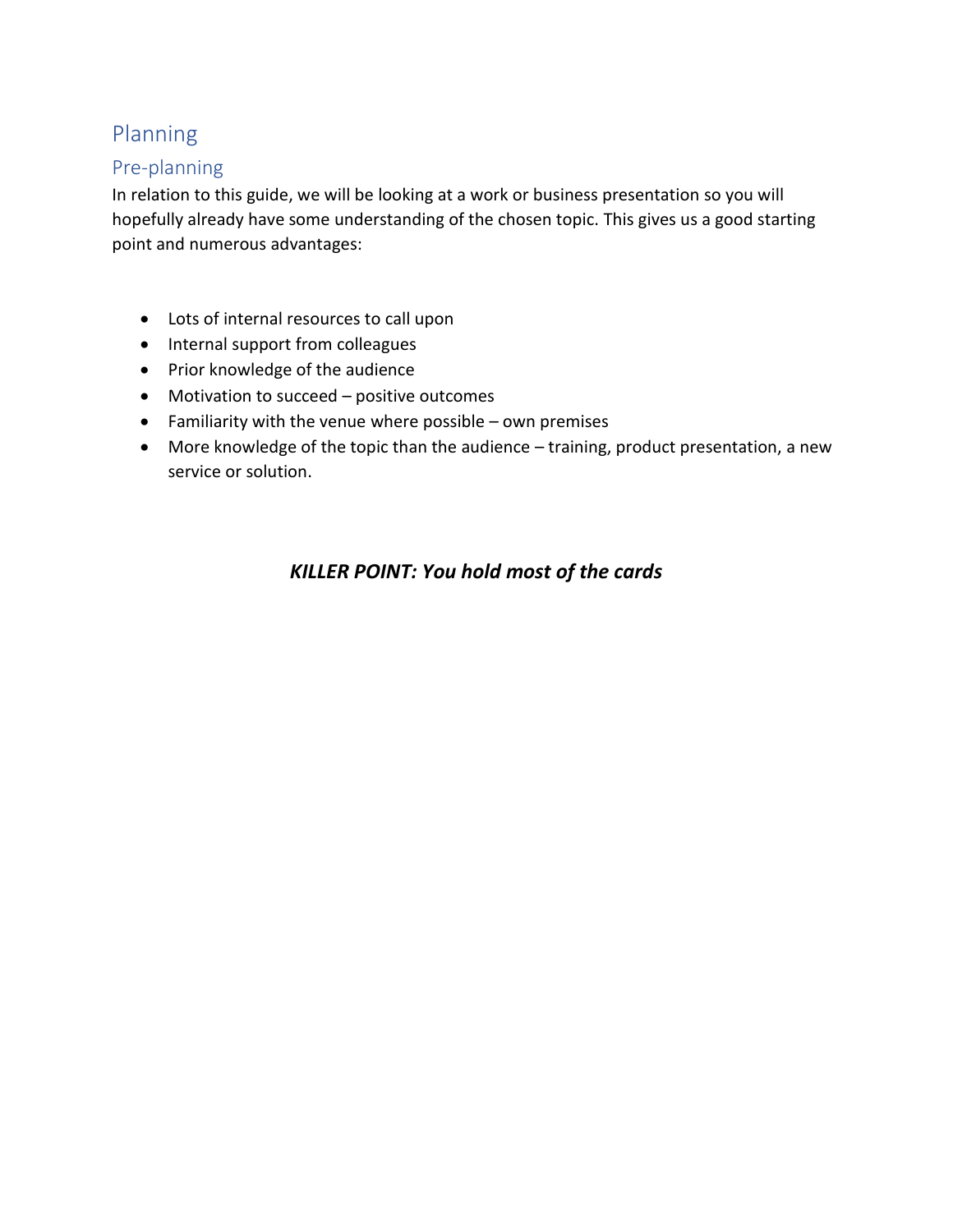### <span id="page-5-0"></span>Planning Part One – what, who, why, where & how

The better we prepare, the more we practice, the increasingly more confident we will become and so the better the chances we have of a successful presentation.

First things to think about:

- *What* am I presenting and *what* is the desired outcome/message?
- *Who* am I presenting to, how many people and what are they expecting?
- Visualise success, *what* does it look like?
- *Where* will the presentation take place? if it is not at your own venue then where? Can you familiarize yourself with the venue? Can you visit prior to the day? Can you view images of the presentation space?
- *How* long have I got? How long should the presentation be. Opinion Depending on the circumstances, between 30 to 45 minutes is deal for the whole presentation. If it must be longer, break it down into 30-minute chunks with defined breaks)
- *Which* type of presentation method.
	- o Delivery without any aids
	- o Use of PowerPoint or similar
	- o Is there a product demonstration included?

Before you start to put *anything* together make sure you know the answers to the questions above. It is pointless preparing a 25 slide PowerPoint presentation that takes 90 minutes if, you only have 20 minutes!

### *KILLER POINT: Preparation is the key to your success*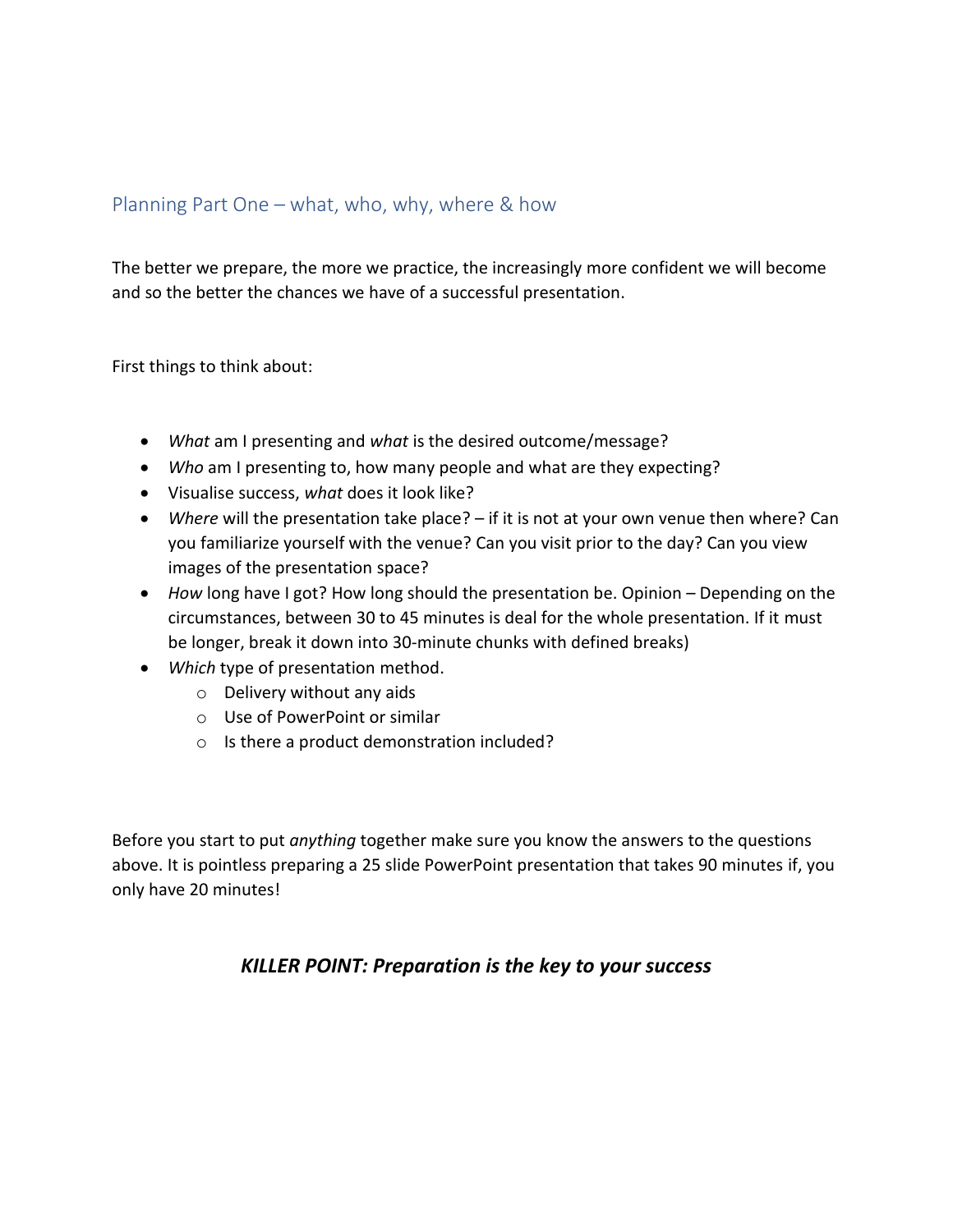### <span id="page-6-0"></span>Planning Part Two: The Presentation (PowerPoint)

DO NOT start by trying to build the presentation in PowerPoint!

A movie director doesn't immediately start filming, initially they build a storyboard to map out the message and flow of the film and highlighting key scenes.

So, let's start by sketching out your ideas on a large format medium such as A3, a large whiteboard or flipchart. Use a thick pencil or marker pen so that you are not tempted, at this stage, to go into detail.

So, what do we need to think about at this stage?

- ➢ **Empathy –** Who are the audience? what is their knowledge, experience, and background? What do they want to hear from you?
- ➢ **Start at the end**  What is the ultimate/key message you are trying to convey (there should be no more than three if possible)? Write it down in as few words as possible  $-$  is it to promote a product or service, introduce an idea, deliver a plan or results?
- ➢ **Title & Introduction** Does it need to be a practical title? Is there an opportunity to grab the attention of the audience? What are they going to take away? What's in it for them?
- ➢ **Focus** Sketch out the slides in sequence with a single key word or image idea only. Does the presentation flow? Does the presentation build to the key messages?
- ➢ **Less is more** Now go back to the beginning and ask these questions.
	- o Can I take out any slides out without loosing the message or the flow?
	- o Can I combine any slides to reduce the overall number? whilst sticking to the Powerpoint tips (next chapter)
	- o Is the impact of the message maximized?

### *KILLER POINT: You are the presentation, PowerPoint is an aid*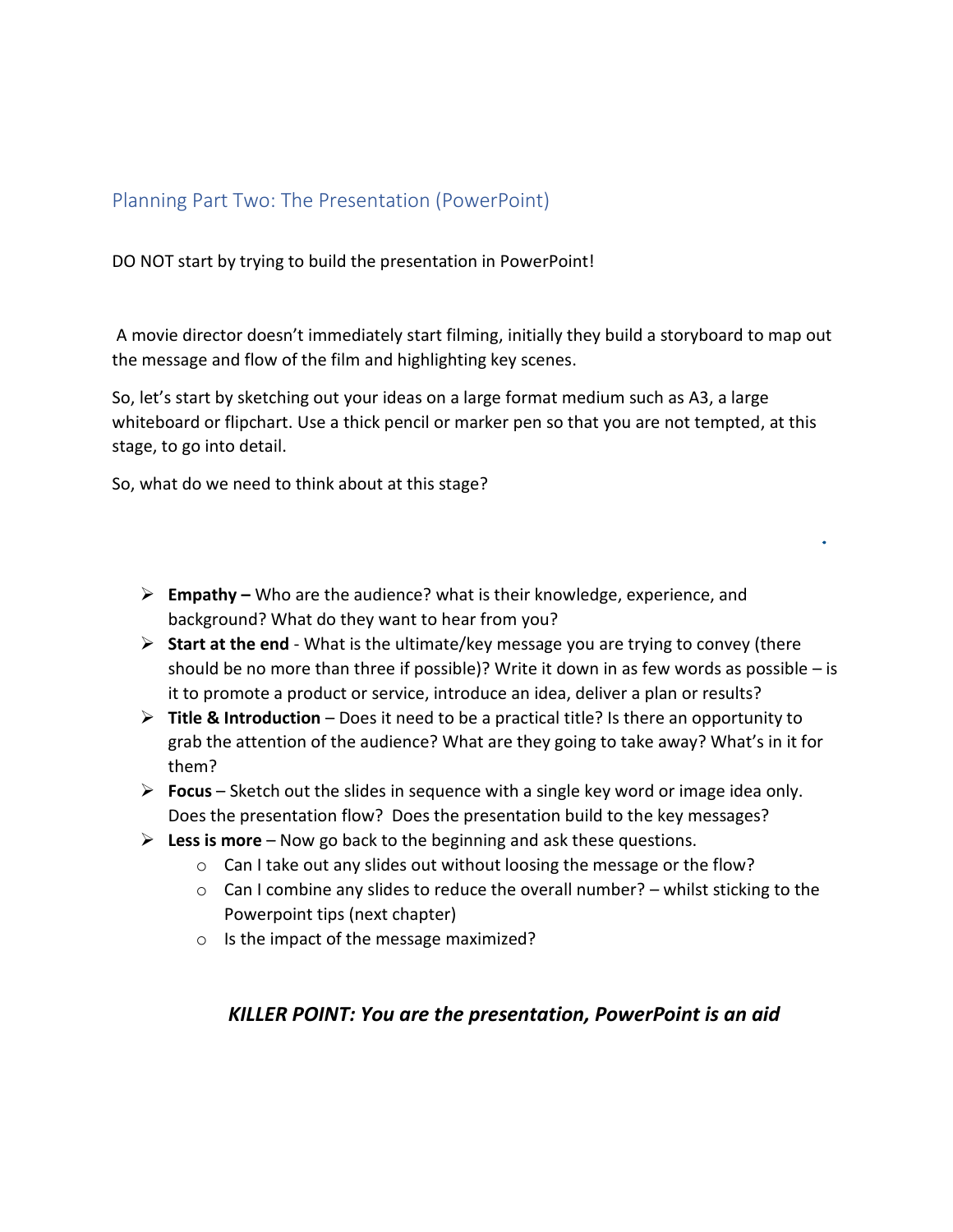### <span id="page-7-0"></span>Building the Presentation: PowerPoint Tips

#### Slide Design

You may well be using a Company background or slide design so there is no real requirement to worry about this. If not don't be tempted to spend time at this stage playing around with slide design, concentrate on the content. However, before adding the content consider these tips.

- ➢ Work on the *message first*, animations and transitions can come later.
- ➢ Limit messages to *one* per slide
- ➢ Use bright content colours against a dark background it is *more visible to the audience*
- ➢ Limit the number of objects per slide (text, images) to *no more than six*
- ➢ Make titles smaller than the content *the message is the most important thing*
- $\triangleright$  Fade out the previous text and highlight the one you are discussing, when using a list the audience will *focus on the highlighted text.*
- $\triangleright$  Don't be tempted to overuse animations keep it slick but not confusing
- ➢ *Check* spelling and grammar

Once you are ready to build the presentation in PowerPoint, follow your storyboard by adding the key message to the slides. Following the principles above, add more content to the slides working towards more detail. (content - images – transitions – animations)

To complete the presentation.

- Double check the spelling and grammar
- Check the transitions and animations work with the timings and order you want
- Finally check that the presentation flows and delivers the message you are aiming for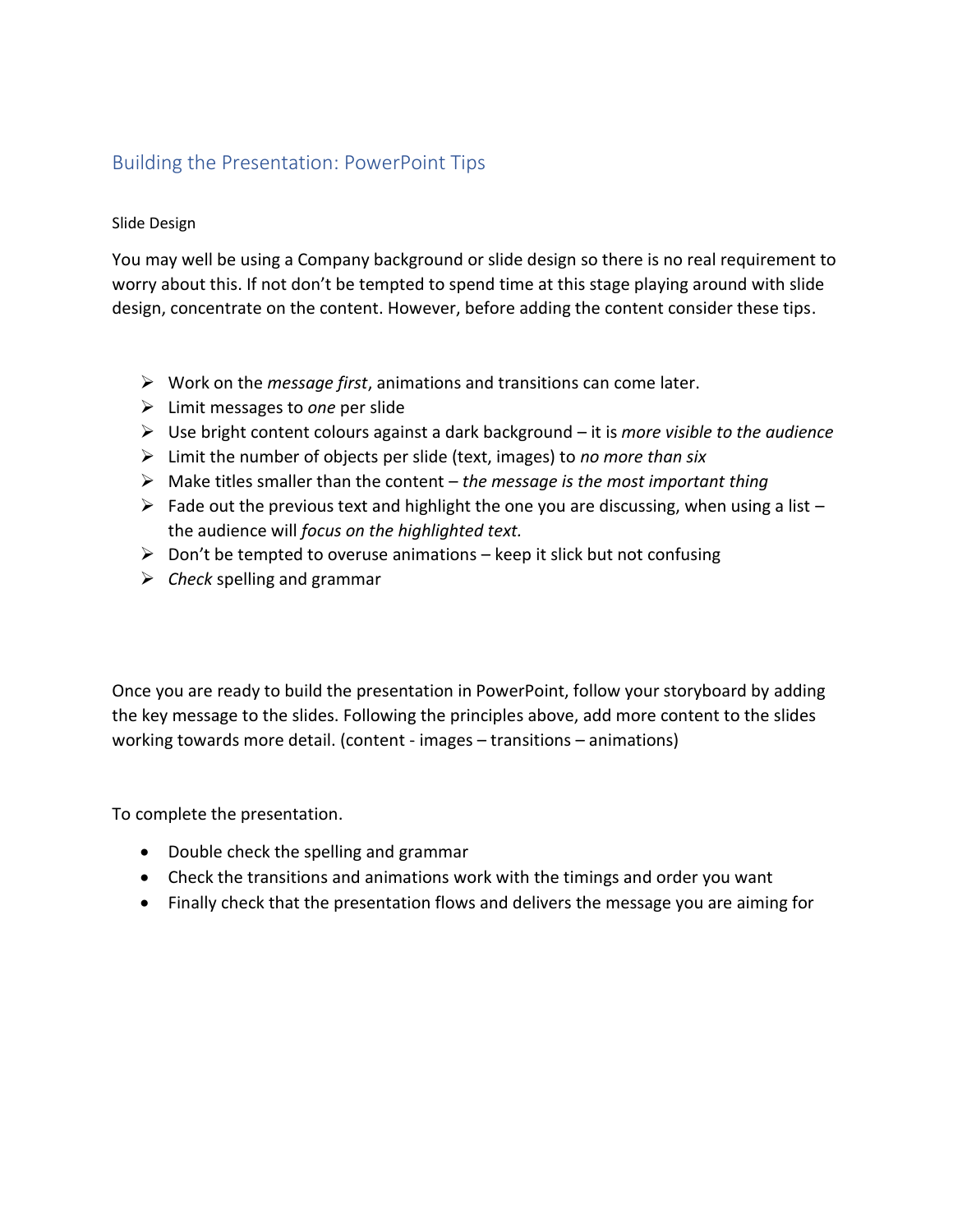# <span id="page-8-0"></span>The Presentation

### <span id="page-8-1"></span>Practice

You now have your presentation. Now you need to *practice, practice, practice.*

Initially run through the presentation and either add notes to the presentation (recommended) or separate notes on what you are *actually* going to say. Reading the content directly off the slide will not make for an interesting presentation, the audience can read the slides, your job is to bring it to life.

#### Practice ideas:

- $\triangleright$  Delivering the presentation out loud
- $\triangleright$  Practice in front of a mirror
- $\triangleright$  Check timings too long, too short? (Allow extra time for pauses, laughter, applause & questions)
- ➢ Audio and video (if possible) yourself What do you look and sound like? Where can you make improvements?
- $\triangleright$  Are you using prompt cards how many, when, what's written on them?
- $\triangleright$  Practice in front of friends, family or colleagues? get feedback
- $\triangleright$  Run through at least 10 times, more if possible

### **KILLER POINT: Practice makes Permanent**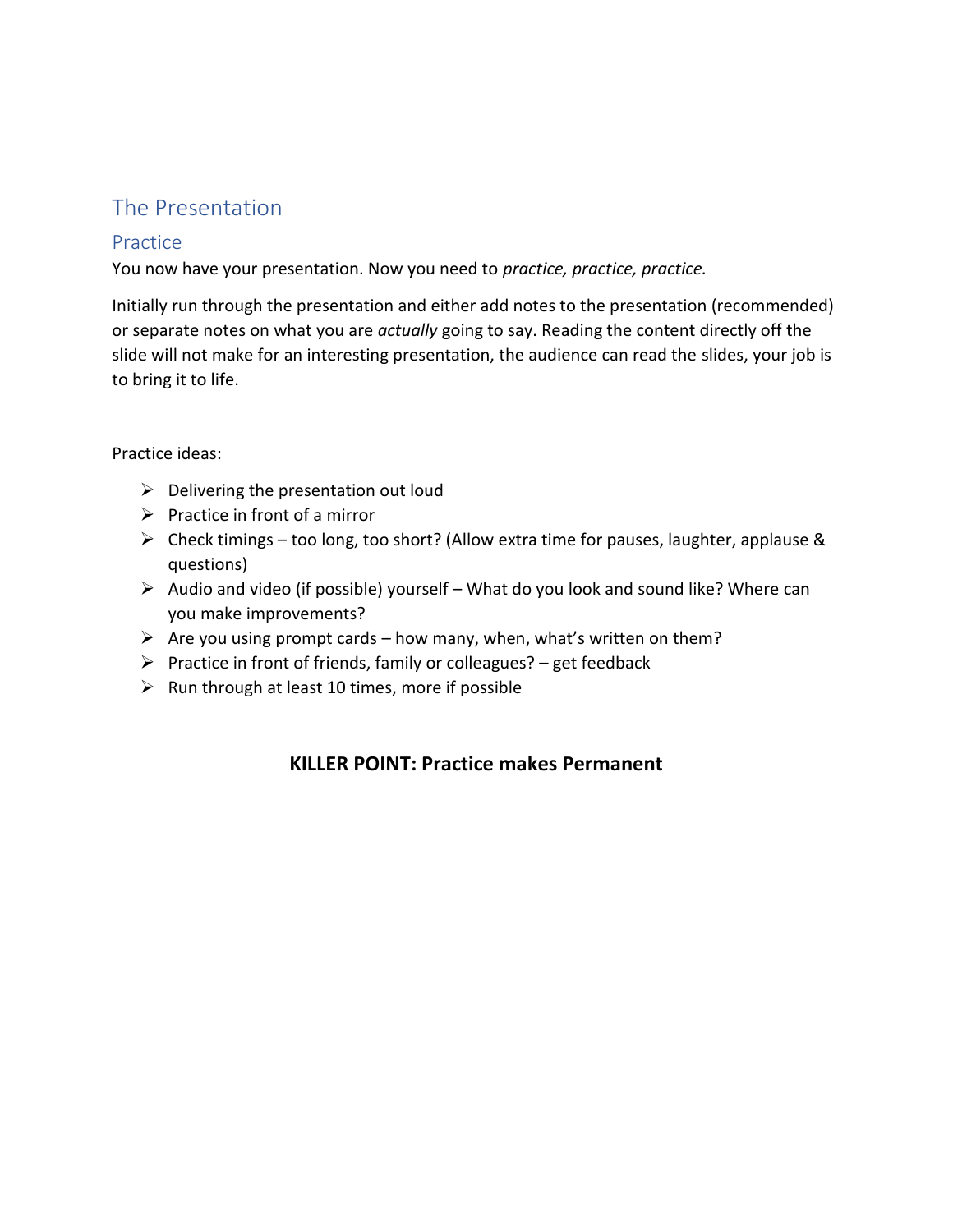# <span id="page-9-0"></span>Presentation Day

So, presentation day has arrived. You have built a great set of slides, you have practiced well, you know what you are trying to achieve, and you are now ready to deliver. If you don't have prior knowledge of the venue, can you visit prior to your presentation (the day before or the morning of the talk). If not done so previously, speak to the organiser about the running order, equipment, and timings.

*You will still be nervous however, there should now also be excitement and a confidence that all the planning and preparation time you have put in will hold you in good stead and support you in delivering a great presentation.*

#### Presentation day checklist

- $\checkmark$  Is all your equipment working (laptop, presenter, laser pen spare batteries?)
- $\checkmark$  Have a routine that works for you how you dress, what you eat, relaxation techniques
- $\checkmark$  Drink plenty of water and not too much caffeine
- $\checkmark$  Arrive in plenty of time, don't rush things

#### **Delivery**

- $\checkmark$  Make sure you cover "housekeeping" (if not covered by others) fire exits, toilets, comfort breaks.
- $\checkmark$  Welcome your audience, tell them who you are, which company you represent and why you are there (title slide)
- $\checkmark$  Explain to them what you are going to present and what is in it for them grab their interest
- $\checkmark$  Icebreaker Show some empathy with your audience. Give some thought about what *they* might be thinking about *you.* If you feel comfortable and it is appropriate, can you make a joke or humorous comment about yourself maybe something topical, about the location, your age or accent
- $\checkmark$  With a smaller unknown audience, you may be able to ask a question to check their interest or knowledge of the topic. – a good way of engaging and relaxing them and you.
- $\checkmark$  Be open with stance and positioning open arms, move towards the audience when possible
- $\checkmark$  Tell them a little more about what you are going to cover. Explain when you will or if you will, be taking questions, how long it is going to be and if there will be breaks.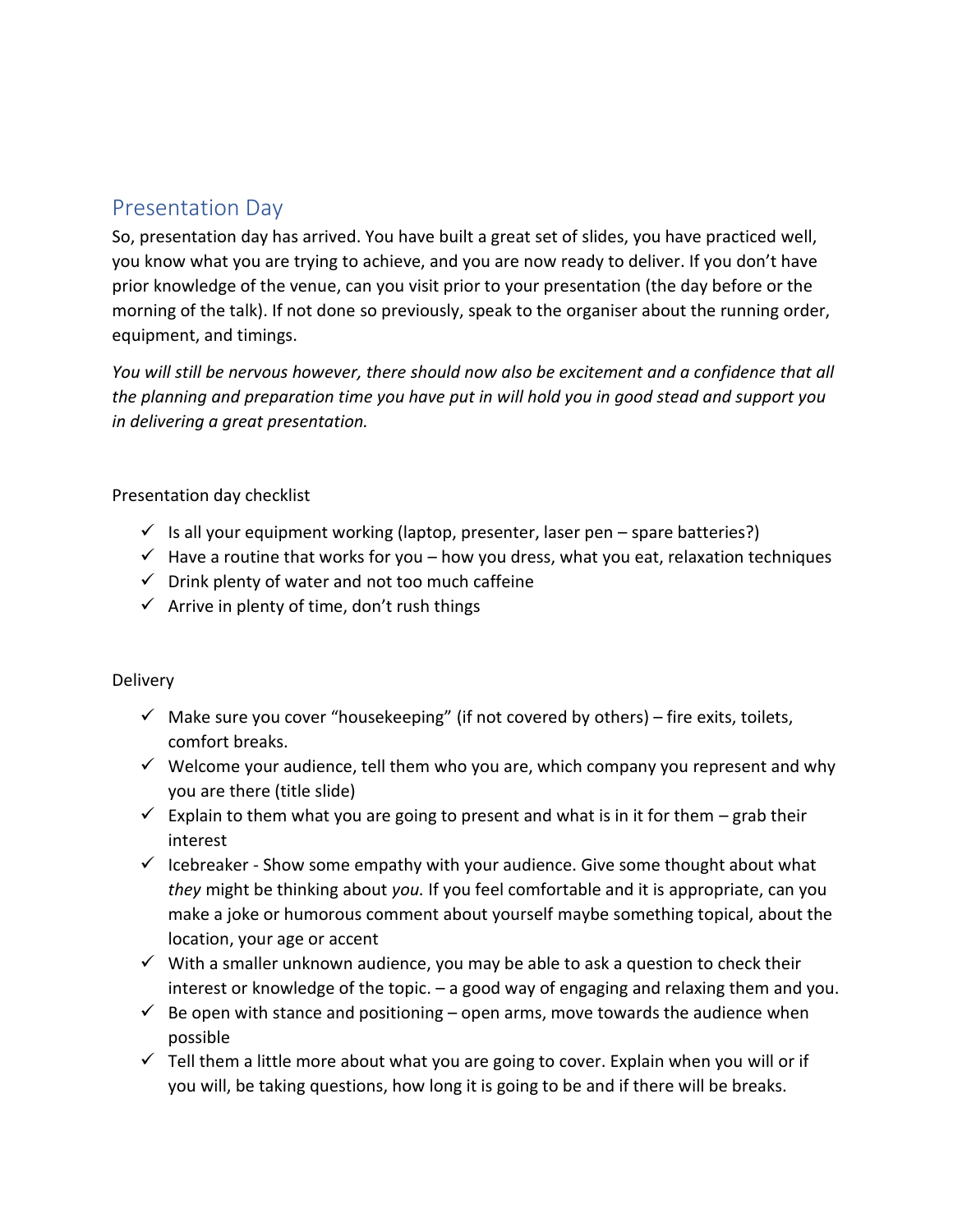- $\checkmark$  If you do take questions and you don't know the answer, make a note and say you will get back to them – make sure you do!
- $\checkmark$  Take your time, don't rush. Pause to give emphasis where appropriate. Take opportunities to check progress and the understanding of your audience.
- $\checkmark$  Highlight and emphasis the key messages
- $\checkmark$  Summarise your presentation
- $\checkmark$  Be yourself (the larger the audience the more you may have to "exaggerate yourself" and enjoy it!

# **KILLER POINT: Tell the audience what you are going to tell them – Tell them – Then tell them what you have told them**

#### **Introduce - Deliver - Summarise**

### <span id="page-10-0"></span>Post Presentation

- $\triangleright$  Reflect What went well, what could be improved?
- $\triangleright$  Feedback what did the host think about your presentation? What did the audience think? Can you use feedback forms to gain insight?
- $\triangleright$  Are there colleagues who can critique the presentation?
- $\triangleright$  Was the presentation recorded for audio and/or video? Are you able to review?
- $\triangleright$  Is there a follow up with the audience or host via email or similar?
- ➢ *When's the next presentation!*